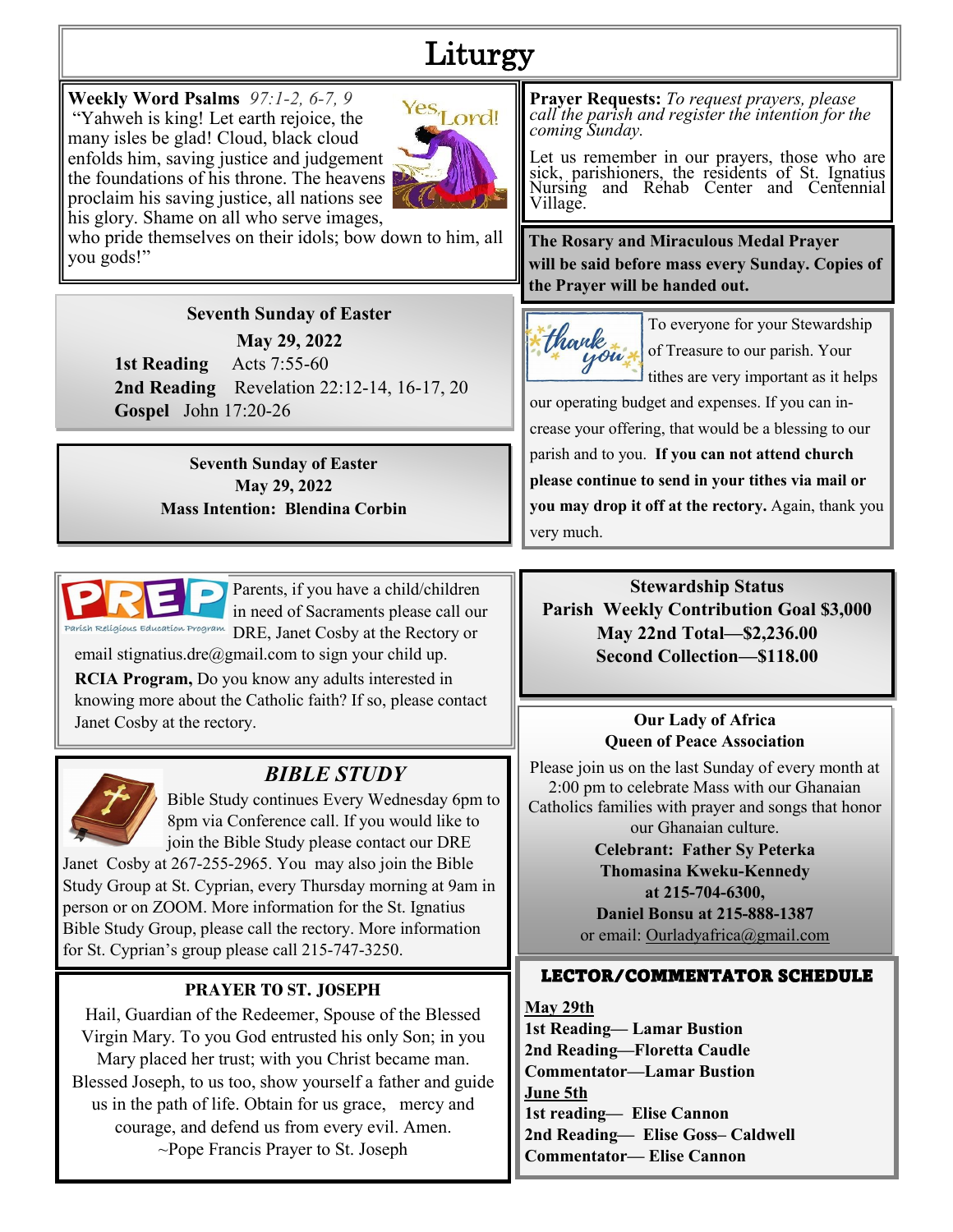# Faith Formation

#### **May Jesus Christ, who show us the way to everlasting life, be with you!**

**Pastor Corner** is the set of Priests for the Last Saturday, after the ordination of Priests for the Archdiocese of Philadelphia, the annual notice of priests assignment went out. Some priests moved to retirement, and others move to Senior Priest status. Senior Priest status means, he remains active as a priest without any administrative responsibilities. Other priests were reassigned to a new parish or ministry. Then there are our newly ordained priests who received their first priestly assignment. While this can be an emotional transition, not only for the priest, it can also be an emotional time for parishioners. Every year, these assignments come out around this time. The same thing happens with religious sisters, who will be assigned to a new ministry. And so you know I have not been reassigned. I remain with you, at least for the moment.

The Archdiocese has reappointed me to stay as a Regional Dean. I currently oversee fifteen parishes in my deanery, but with more responsibilities. I continue to be Pastor of both St. Cyprian and St. Ignatius Parishes as well as a Regional Dean, and a member of several Boards of Trustees. So, your prayers are requested by me, that I continue to have the strength and energy to do what God asks of me, my Archbishop, and all God's people within and outside of my parish and deanery.

We are quickly coming to the end of the season of Easter. Next Sunday, the universal church, will be celebrating Pentacost Sunday. As is our tradition, I encourage everyone to wear something red in honor of Pentecost Sunday. We join our prayers together as we await the coming of the Holy Spirit, who will then lead and guide us in faith and into the eternal kingdom of God.

Today we hear at mass how St. Stephen stood up for his faith. He is a true witness and disciple for the Lord. May we meditate on how we can be true witnesses and disciples of Christ.

Peace and Blessings, Msgr. Britto



**Communion to the Homebound—** If any homebound parishioner is in need of Holy Communion and a visit, please contact the rectory**.**

#### **CATHOLIC CHARIETIES APPEAL**

The Archdiocesan Catholic Charities appeal has begun. The appeal is very important to many Archdiocesan organizations and parishes, including our parish. Please be very generous with Appeal. Our parish is a recipient of this goal. The goal this is year: \$4,323. Let's try to reach our goal this year!

**Question of the Week—**" What can I do for my neighbor to show the love that God has for me?"

#### *Month of Mary, Mother of God:*

**If you wish to place flowers, or roses, at the Mary shrine in honor of someone special during this month of May, please do so. Ask the blessed Mother to intercede for your intentions.**

#### COME HOLY SPIRIT PRAYER

Come Holy Spirit, fill the hearts of your faithful and kindle in them the fire of your love. Send forth your Spirit and they shall be created. And

You shall renew the face of the earth. O, God, who by the light of the Holy Spirit, did instruct the hearts of the faithful, grant that by the same Holy Spirit we may be truly wise and ever enjoy His consolations, Through Christ Our Lord,

Amen

#### **TRAGEDY HITS AGAIN**

 Once again our country became the centerpiece of personal attacks with the outcome of deaths and injuries. The shooting in Texas at an Elementary School by an 18 year old has taken stage . This senseless act is becoming too common and complacent. People, including the young and seasoned should be able to live their life in peace and harmony. Mental illness is becoming more and more an issue. The use of guns has gone out of control. Whether gun violence occurs in other states, or in our own neighborhood, it goes against God's commandment of love and respect for people. We pray for all victims of gun violence, their families and communities. And let us also pray for those who commit these violent acts of crime.

#### **Pastoral Council Members**

| Msgr. Britto<br>Michele Bustion<br>Nellda Harris<br>Lorna Horsey<br>Lauren Cherry | Thomasina Kweku-<br>Kennedy<br>Cedric Scott<br>Crystal Lanaham |
|-----------------------------------------------------------------------------------|----------------------------------------------------------------|
|-----------------------------------------------------------------------------------|----------------------------------------------------------------|

**Prayer to St. Michael—**Saint Michael, the Archangel, defend us in battle, be our defense against the wickedness and snares of the devil. May God rebuke him, we humbly pray; and do thou, O Prince of the heavenly host, by the power of God, thrust into Hell Satan and the other evil spirits who prowl about the world for the ruin of souls. Amen.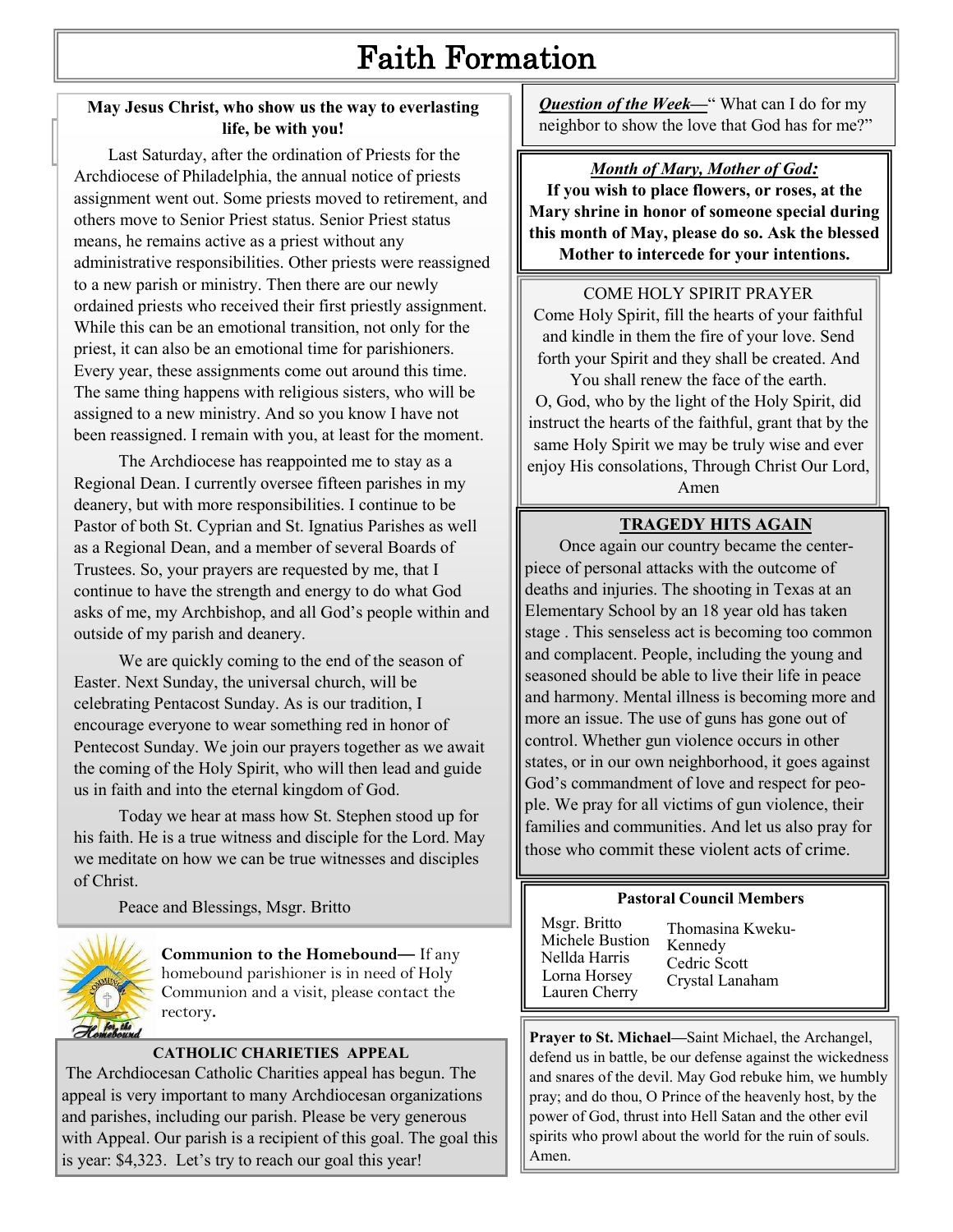# Parish Life

#### **PARISH CAMPAIGN**

With much discussion with the Parish Council and Parish Staff, it was agreed that we would begin a special project to renovate the convent. For the past several years, it was used for meetings and the PREP Program. The convent was recently named the St. Katharine Drexel Parish Center. It is now in dire need of repair. A special committee is developed to oversee this project and campaign.

#### **UPDATE!!!!**

#### **Exterior of Building—Items Completed:**

- 1. **\$41,000—New Roof** (complete tear out)
- 2. **\$3,725—Exterior Wall** ( right corner) Tree Root Extraction and Stucco Repair
- 3. **\$2,650—Roof Gutter**
- 4. **\$3,600 -**Front Porch Roof and Pillars Removal and Repaired.

#### **Interior of Building—Items Completed**:

- 1. **\$3,150—2nd Floor Bathroom** (Removal and Installation of 2 New Toilets and removal of all cast iron plumbing and installing of new pvc piping)
- 2. **\$10,000**—First Floor Hallway walls and Stairway walls (2nd and 3rd Floors)
- 3. \$**3,450**—3rd Floor Bathroom (Removal and Installation of 1 New Toilet and removal of all cast iron plumbing and installing of new pvc piping
- 4. **\$350—First Floor Bathroom** (Removal and Installation of new toilet and washer and dryer connection)

#### **Interior of Building—Items Still in Need of Repair:**

**1. \$5,500** Ceiling Repair, Paint and Flooring, Building materials, misc.

#### **GOALS - \$70,000**

**TOTAL RAISED TO DATE—\$76,387.00!!!**

### **TOTAL SPENT—\$67,925.00**

**THANK YOU EVERYONE FOR ALL OF YOUR** 

#### **EFFORTS!**

## **PARISH POLO SHIRT SALE!!!**

If you have not purchased your parish polo shirts please see Lorna Horsey, or Crystal Lanaham. Shirts may also be purchased at the rectory. All polo shirts are \$16 each.

# **PARISH THEME**

Every year, our parish held a Parish theme. In 2018 the Parish theme was: "Walk in Love like Christ." In 2019, it was: "Celebration of Faith Through Speech and Action." This year's theme will be: "**Faith Demonstrated Through Action."** It will begin on the First Sunday of Advent. Each month our parish will demonstrate a spiritual or corporal work of action based on this theme. Each parishioner is asked to participate in this parish theme.

# NEW FACE MASK MANDATE

As of March 7th the city of Philadelphia has dropped the mandate to wearing a face mask. On this date, face masks are optional for all indoor facilities, and outdoors. However, people can still wear the face mask for their own protection, protection of those of high risk health, or if they are un-vaccinated. Again, wearing of face masks are now optional.



### **BIBLE STUDY/FAITH SHARING**

Beginning January 13, 2022, Bible Study at St. Cyprian will begin again starting at 10am in the rectory. It will also be streamed on zoom. Please contact St. Cyprian rectory with any questions.



# *"DAVID"*

## **SEPTEMBER 24, 2022**

**Bus Excursion to Sight & Sound** 

**Sponsored by The Women's Day Committee Cost per person \$160.00 Payment plan is as follows: June 5, 2022 – \$55 (Second Payment) August 1, 2022 – \$50 (Final Payment) All Cancellations after August 1st are Non-Refundable**

**Please call Joan Chisholm 215-910-0124 or Portia Edmunds at 215-386-5065 for tickets and information.**